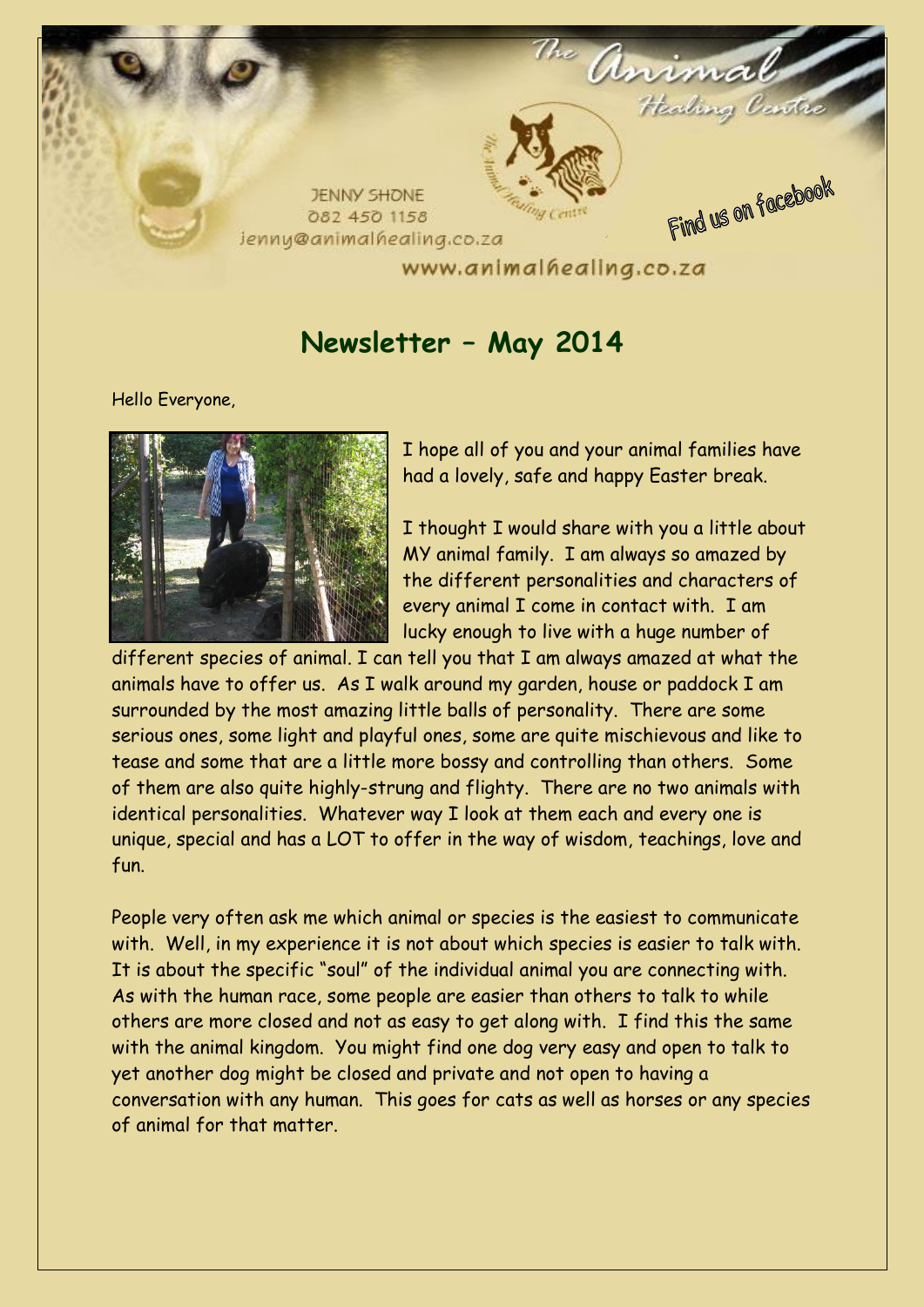When I walk amongst the 14 animals I share my home with I realise just how lucky I am to have this opportunity of getting to know each and every one of them on such a deep soul level.

It is exactly the same with the animals you share your lives with. They too have individual personalities and unique characters. They are not just animals that we love. They are a huge part of all our families. In actual fact I would far rather go without air than without my animals around me. We love them, respect them and need them in our lives. It is so important for us to tell them this often. Some people say to me "My dogs know exactly how much I love them". Yes they might know this but they still need to "hear" you say it often.

I find (looking at my animal family) that although most different species keep to themselves most of the time, they do also communicate with each other across the species. For instance, I notice on many occasions Merry, the pig, gets very excited as we are dishing up supper and often shouts for the horses and donkeys to come for supper. Red, my big horse, will then tell her to stop squeaking because it irritates him and he already knows supper is on its way, she doesn't have to yell at him.

Similar conversations go on between the cats and the dogs on a daily basis. Usually the dogs are telling the cats not to come in yet because they want to eat first and only once they have finished are the cats allowed to come for their food. The dogs can be a little bossy at times.

Sometimes the cats actually tease the dogs. They think it is very funny when the dogs get annoyed at them.

Sometimes the cats even become grumpy with each other and this is when Isis separates them by sitting between them until they have calmed down. As shown below.



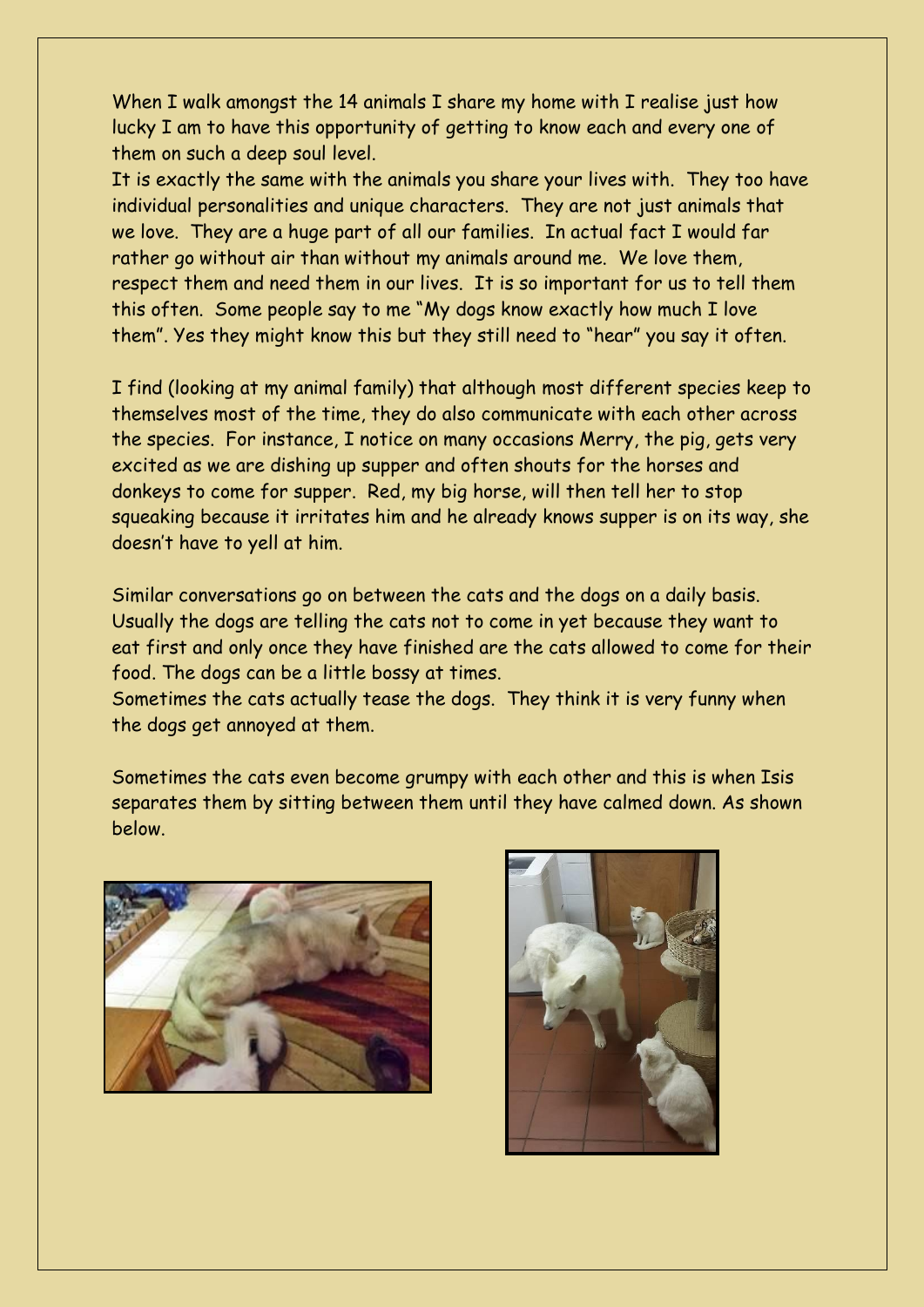The time we really stop taking our animal companions for granted and start seeing them and acknowledging them as "soul beings" and not just cuddly furry pets, is the time we really enjoy them even more and we can start to understand them on a whole new level. This is when their personalities REALLY start to shine through.

I have some interesting personalities amongst the horses and donkeys too. Most of the time they are extremely soft and gentle (especially the donkeys). The horses I find a little more serious minded than the donkeys but also amazing to spend time with. However, bring out a bunch of carrots and all hell breaks out when these intelligent, playful, sweet and understanding animals turn INSTANTLY into whirl-winds of gnashing teeth, trampling hooves and demanding beasts all competing for the biggest carrot.

Even little Henry the miniture mule comes storming out from the centre of the herd with his teeth bared and his ears flat back trying his best to intimidate us. You would never think that such a small and sweet animal could tranform into an evil scary beast. I always tell him that I am not going to give him his carrot until he takes off his grumpy face and puts a smile on his face. This usually works.

The highlight of Henry's day is when he teases the neighbours dogs. I just hear the most aggravating barking coming from next-door. I then find Henry running up and down next to the fence with the dogs (thankfully) on the opposite side of the fence.

When an animal is in the middle of great excitement, it is no use trying to communicate with them telepathically. They will be too caught up in what they are doing that they won't be able to concentrate or hear what you are trying to say to them. The same is said for dogs that are busy fighting. Once they start they go into "pack mode" and nothing will stop them. The best way to handle this I find is the minute you notice a change in their attitude or even just a look in their eye, this is when you stop the situation from developing and (in some cases) use words like "love, relax, be calm, change your mind" and so on. However, if a fight is imminent it is best to use whatever means you have to separate them until the situation calms down. Once they are calm you can then use telepathic techniques to let them know that this behavour is not acceptable and they need to apologise to each other and be nice with each other.

This sounds easier than it actually is. Some animals will respond immediately, while others might need you to tell them this a number of times before they get the message. Some animals never listen and these animals will then need you to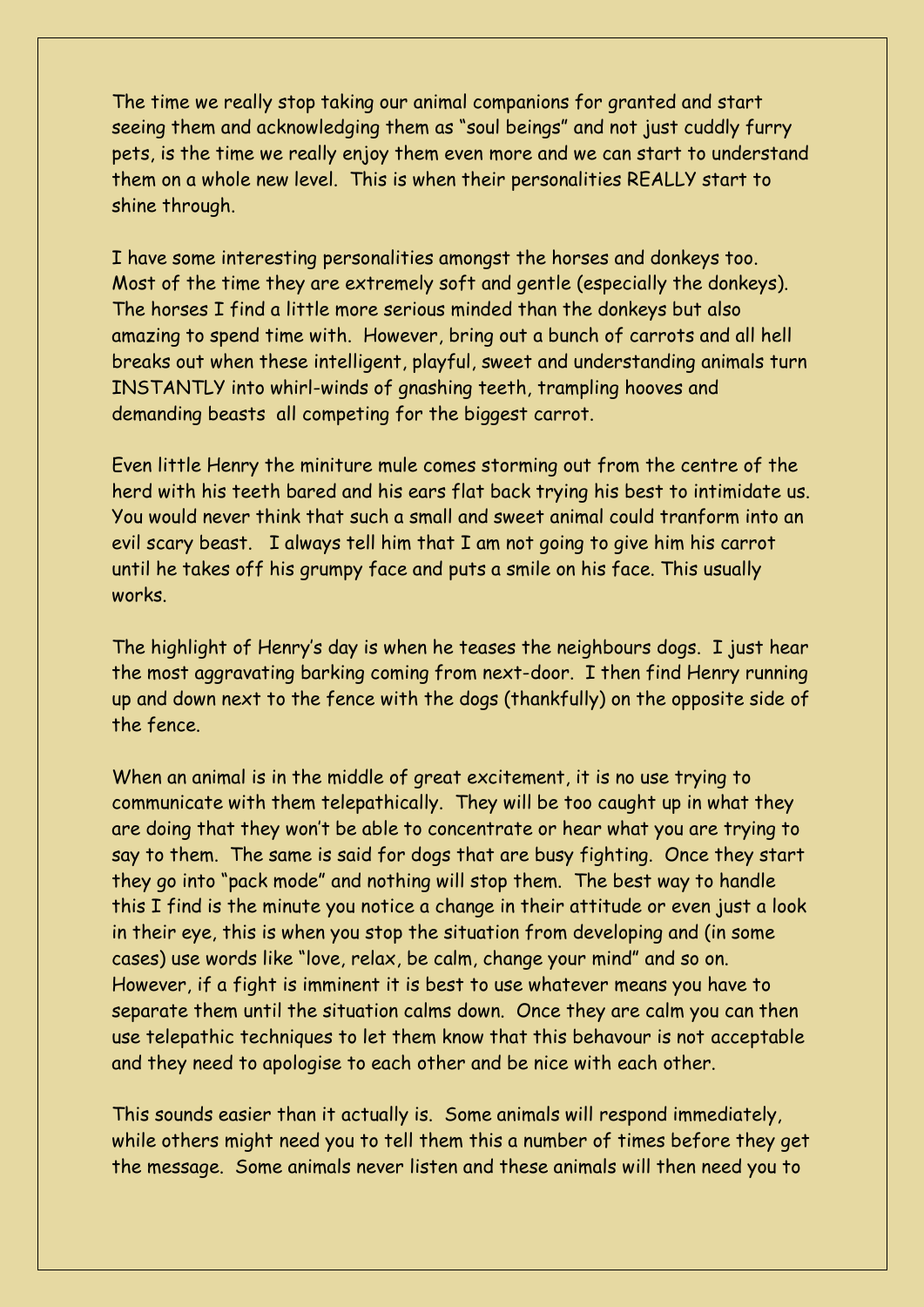find out what could have happened in their past that might have led to them becoming aggressive towards other dogs or people.

No animal is ever born aggressive. Aggression always comes from fear or pain. If you can establish where your animals aggression is coming from, very often you will be able to help them deal with this and in time they will become a lot less aggressive. This is where animal telepathic communication is invaluable and extremely necessary for EVERYONE to be able to access their own telepathic channels.

I LOVE my animal family and I love my life. I even appreciate all the grumpiness they sometimes pour onto me.

### Animal message

I am going to share with you a short message I got from the over-seeing diva of the animal kingdom.

"Many people have been wondering why over the past few months there have been so many animals crossing over? They wonder if this could be as a result of the negative energy surrounding many humans or if it could be as a result of the positioning of certain planets?

Yes, many souls, both animal & human have "chosen" this time to cross. T hey all have their own and specific reasons for making this decision.

As we evolve, the energy surrounding us also evolves and we start finding it far more difficult to live in a world where the atmosphere is so heavy, and there is so much negativity surrounding the physical world.

No one ever need feel sorry for a soul who crosses over into a higher and lighter vibration. Why feel sorry for a soul who has been lifted out of the heaviness and into the light? It is always the ones left behind that need the pity.

It is a humans need to always touch, feel and see that hampers them. Once you move beyond this to a place of "knowing" you will be far more accepting and with time and patience you too will be able to feel the presence of your beloved departed animal or human friend. You might even reach a stage where you can actually see them at times.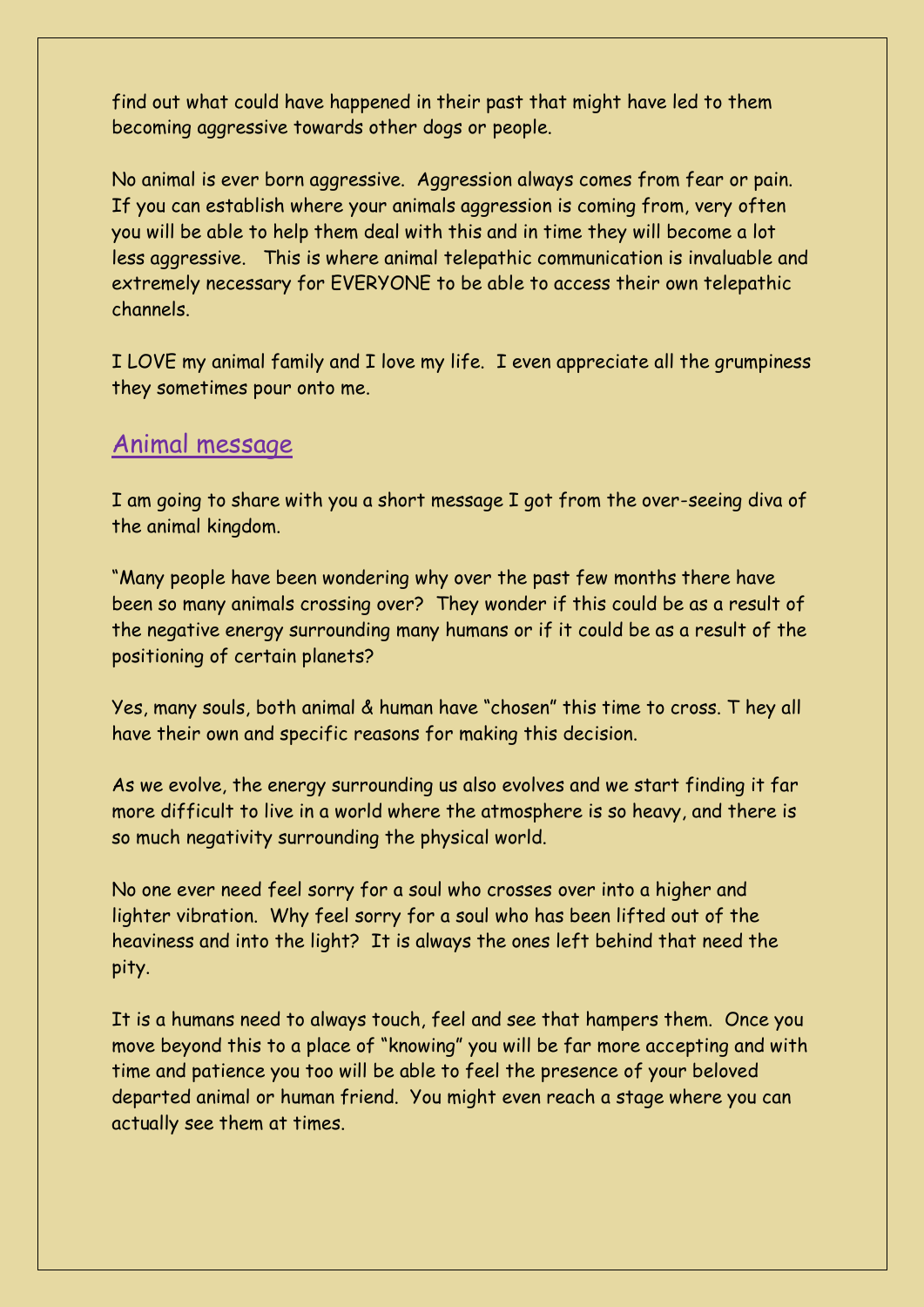Some humans are very "stuck" in their belief systems. However, if you let go of your specific belief systems and open your minds to the possibility of anything being possible, you will truly soar with a new and profound energy that will help you discover your true purpose in the physical dimension.

Everything will finally make sense and you and your animal friends will truly be content, happy and alive"

## Previous workshops

Pretoria Workshop - 30<sup>th</sup> March 2014 by Sammy

We had a wonderful workshop on the  $30<sup>th</sup>$  March 2014 and I wanted to share my animal's thoughts on the day…

Two of my animal friends, Peanut and Abbey, had taken part in a previous workshop a few years ago and since then had occasionally asked when another was going to happen. Early this year, four of my "pack" started to ask in earnest (I have four cats, a dog and a hamster) so I assured them that I would try to arrange a workshop at our house so that they could all take part in it.

I wasn't sure how two of my pack would react, one being my ten year old feral who was domesticated as a kitten and who was still quite unsettled with strangers, and my hamster, who I thought might feel a bit intimidated by a number of strange energies.

My worries were unfounded and as you can see from the photos, it was a fantastic day and lots of fun, especially for my animals. My feral was in the "thick of things" and came out at the right time to share her feelings with everyone, and the hamster… well, he doesn't think he's a hamster and was not concerned at all with coming out of his cage to let everyone see him and communicate with him.



**Abbey helped with the exercises (and loved being able to talk to so many)**

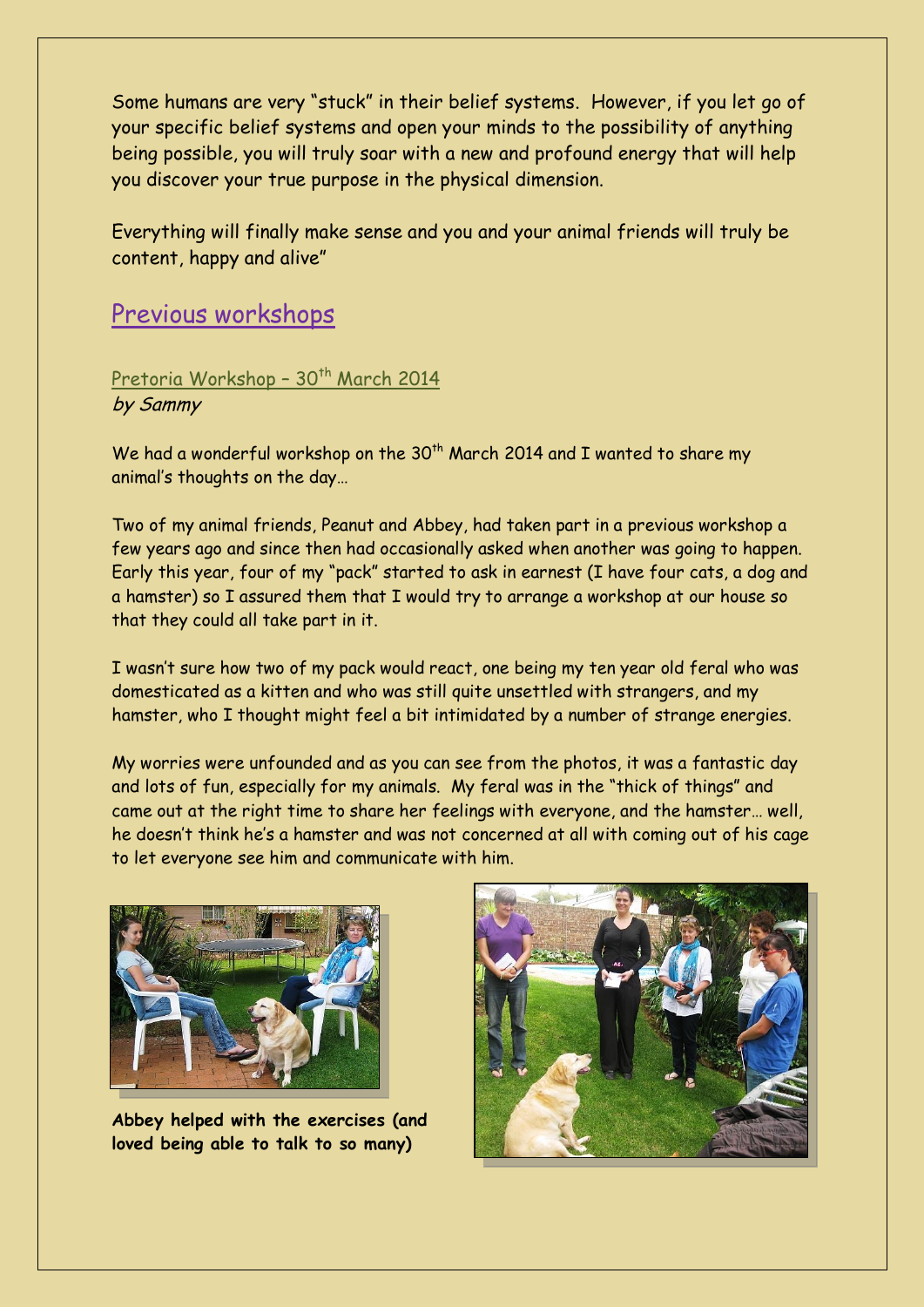

**(right) Christopher Catt on the trampoline**

**(left) My feral, Puffin, in the foreground, quite relaxed and happy with everyone. Kiara, another of my cats, is lying down in the background.**



More of the photos will be loaded to the

website, so feel free to go to [www.animalhealing.co.za,](http://www.animalhealing.co.za/) click on galleries and look on the left hand side of the page, under galleries for Pretoria workshop.

Feedback from my animals after the workshop was really positive and immediate. "When's the next one?" was what I got the next day and often since then!

### Private workshop April

Last month I held a private workshop for international jockey Felix Coetzee. It



was great spending two days with Felix. He had such a strong connection to all the animals. I was extremely impressed. On the second day I took him to visit the horses at The Highveld Horse Care Unit. He really enjoyed meeting all the horses and the horses all enjoyed meeting him. However, the strongest connection he made was with Timothy one of my donkeys.

## Next Workshops

I am very happy to tell you that we will be running another Level 1 & 2 at The Conscious Healing Centre in Fourways. This is an awesome venue for the telepathic communication workshops. The date for this workshop is  $31<sup>st</sup>$  May &